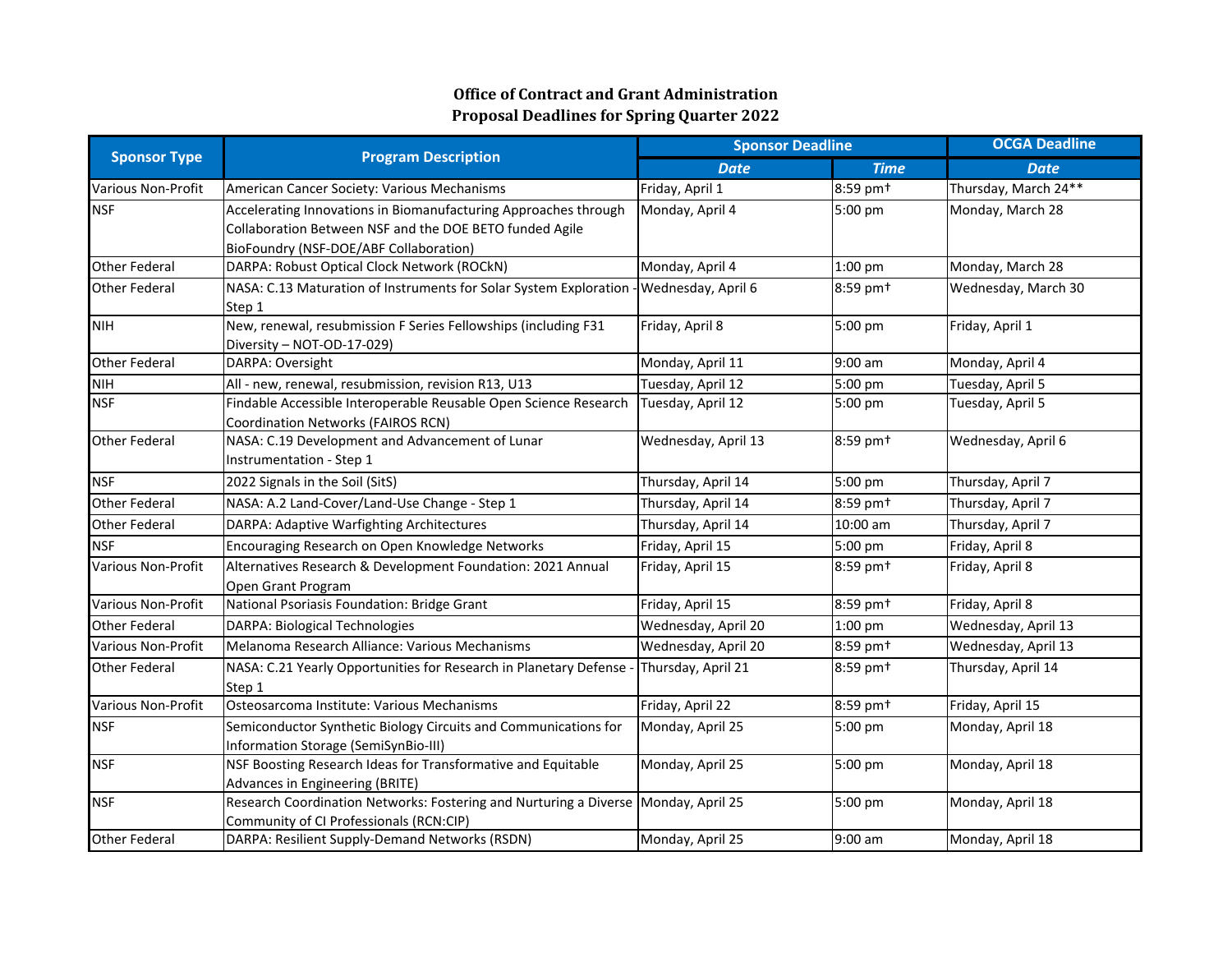| <b>Sponsor Type</b>       | <b>Program Description</b>                                         | <b>Sponsor Deadline</b>       |                      | <b>OCGA Deadline</b> |  |
|---------------------------|--------------------------------------------------------------------|-------------------------------|----------------------|----------------------|--|
|                           |                                                                    | <b>Date</b>                   | <b>Time</b>          | <b>Date</b>          |  |
| <b>Various Non-Profit</b> | Simons Foundation: Simons Foundation Autism Research Initiative    | Monday, April 25              | 2:00 pm              | Monday, April 18     |  |
|                           | Human Cognitive and Behavioral Science                             |                               |                      |                      |  |
| Various Non-Profit        | Children's Cancer Research Fund: Emerging Scientist Award          | Thursday, April 28            | 10:00 am             | Thursday, April 28   |  |
| <b>NSF</b>                | NSF-CBMS Regional Research Conferences in the Mathematical         | Friday, April 29              | 5:00 pm              | Friday, April 22     |  |
|                           | <b>Sciences</b>                                                    |                               |                      |                      |  |
| <b>Various Non-Profit</b> | Alagille Syndrome Alliance (ALGSA): ALGSA Collaborative Scientific | Friday, April 29 <sup>1</sup> | 5:00 pm              | Friday, April 22     |  |
|                           | <b>Research Grant</b>                                              |                               |                      |                      |  |
| <b>Various Non-Profit</b> | American Tinnitus Association: ATA Innovative Grants Research      | Friday, April 29 <sup>1</sup> | 5:00 pm              | Friday, April 22     |  |
|                           | Program                                                            |                               |                      |                      |  |
| <b>Other Federal</b>      | DARPA: Modular Efficient Laser Technology (MELT)                   | Monday, May 2                 | 1:00 pm              | Monday, April 25     |  |
| <b>Various Non-Profit</b> | Rheumatology Research Foundation: Various Mechanisms               | Monday, May 2                 | 2:00 pm              | Monday, April 25     |  |
| <b>Other Federal</b>      | DARPA: Massive Cross Correlation (MAX)                             | Wednesday, May 4              | 2:00 pm              | Wednesday, April 27  |  |
| <b>NSF</b>                | Civic Innovation Challenge (CIVIC)                                 | Thursday, May 5               | 5:00 pm              | Thursday, April 28   |  |
| <b>NSF</b>                | Strengthening American Infrastructure (SAI)                        | Thursday, May 5               | 5:00 pm              | Thursday, April 28   |  |
| <b>Other Federal</b>      | NASA: C.10 Cassini Data Analysis Program - Step 1                  | Thursday, May 5               | 8:59 pm <sup>+</sup> | Thursday, April 28   |  |
| <b>Other Federal</b>      | DARPA: Fiddler                                                     | Friday, May 6                 | 2:00 pm              | Friday, April 29     |  |
| <b>NIH</b>                | All - new, renewal, resubmission, revision AIDS and AIDS-Related   | Monday, May 9*                | 5:00 pm              | Monday, May 2**      |  |
|                           | Applications                                                       |                               |                      |                      |  |
| <b>Other Federal</b>      | NEH: Humanities Initiatives at Colleges and Universities           | Monday, May 9                 | 8:59 pm <sup>+</sup> | Monday, May 2        |  |
| <b>NSF</b>                | <b>Future Manufacturing (FM)</b>                                   | Tuesday, May 10               | 5:00 pm              | Tuesday, May 3       |  |
| <b>NSF</b>                | Advancing Informal STEM Learning (AISL) Equity Resource Center     | Tuesday, May 10               | 5:00 pm              | Tuesday, May 3       |  |
|                           | (AISL-ERC)                                                         |                               |                      |                      |  |
| <b>NSF</b>                | Algorithms for Modern Power Systems (AMPS)                         | Wednesday, May 11             | 5:00 pm              | Wednesday, May 4     |  |
| <b>NSF</b>                | Spectrum and Wireless Innovation enabled by Future Technologies    | Wednesday, May 11             | 5:00 pm              | Wednesday, May 4     |  |
|                           | (SWIFT)                                                            |                               |                      |                      |  |
| <b>NSF</b>                | Pathways to Enable Open-Source Ecosystems (POSE) - Phase I         | Thursday, May 12              | 5:00 pm              | Thursday, May 5      |  |
| <b>Other Federal</b>      | NASA: F.2 Topical Workshops, Symposia, and Conferences             | Friday, May 13                | 8:59 pm <sup>+</sup> | Friday, May 6        |  |
| Various Non-Profit        | Simons Foundation: Life Sciences-Simons Postdoctoral Fellowships   | Friday, May 13                | 2:00 pm              | Friday, May 6        |  |
|                           | in Marine Microbial Ecology                                        |                               |                      |                      |  |
| Various Non-Profit        | Scoliosis Research Society: Various Mechanisms                     | Friday, May 13 <sup>1</sup>   | 5:00 pm              | Friday, May 6        |  |
| <b>NSF</b>                | Arctic Doctoral Dissertation Research Improvement Grants (Arctic   | Monday, May 16*               | 5:00 pm              | Monday, May 9**      |  |
|                           | DDRIG) Arctic Social Sciences, Arctic System Sciences, and Arctic  |                               |                      |                      |  |
|                           | <b>Observing Network (DDRIG)</b>                                   |                               |                      |                      |  |
| <b>Other Federal</b>      | NASA: A.52 Earth System Science for Building Coastal Resilience    | Tuesday, May 17               | 8:59 pm <sup>+</sup> | Tuesday, May 10      |  |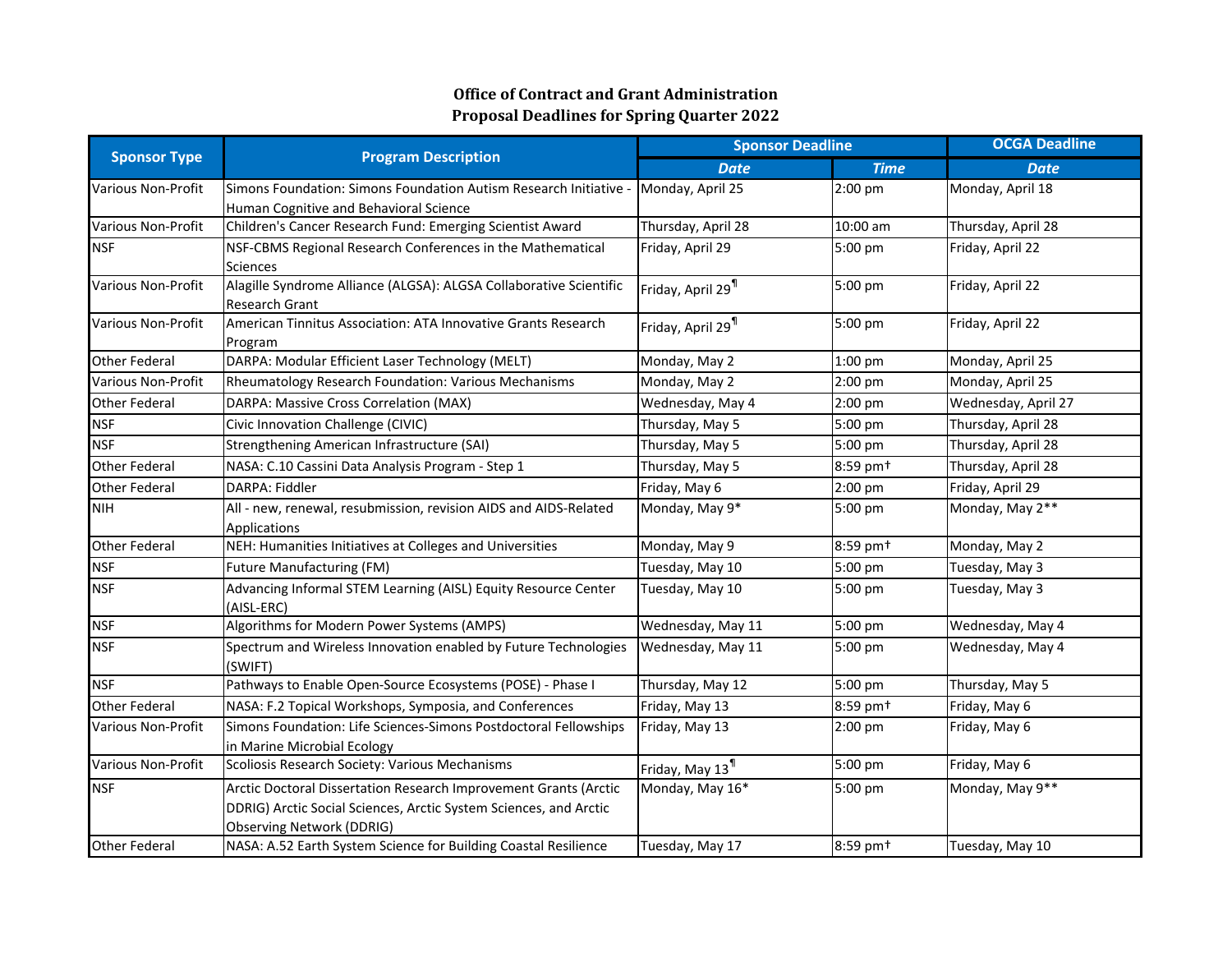| <b>Sponsor Type</b>       | <b>Program Description</b>                                                                                                                                                                                                       | <b>Sponsor Deadline</b> |                      | <b>OCGA Deadline</b> |
|---------------------------|----------------------------------------------------------------------------------------------------------------------------------------------------------------------------------------------------------------------------------|-------------------------|----------------------|----------------------|
|                           |                                                                                                                                                                                                                                  | <b>Date</b>             | <b>Time</b>          | <b>Date</b>          |
| <b>Other Federal</b>      | NEH: Infrastructure and Capacity Building Challenge Grants                                                                                                                                                                       | Tuesday, May 17         | 8:59 pm <sup>+</sup> | Tuesday, May 10      |
| <b>Other Federal</b>      | NEH: Preservation and Access Education and Training                                                                                                                                                                              | Tuesday, May 17         | 8:59 pm <sup>+</sup> | Tuesday, May 10      |
| <b>Other Federal</b>      | NEH: Research and Development                                                                                                                                                                                                    | Tuesday, May 17         | 8:59 pm <sup>+</sup> | Tuesday, May 10      |
| <b>Other Federal</b>      | NASA: D.2 Astrophysics Data Analysis                                                                                                                                                                                             | Thursday, May 19        | 8:59 pm <sup>+</sup> | Thursday, May 12     |
| <b>NSF</b>                | Research Security Training for the United States Research<br>Community                                                                                                                                                           | Monday, May 23          | 5:00 pm              | Monday, May 16       |
| <b>Other Federal</b>      | NASA: B.4 Heliophysics Guest Investigators-Open - Step 1                                                                                                                                                                         | Tuesday, May 24         | 8:59 pm <sup>+</sup> | Tuesday, May 17      |
| <b>NSF</b>                | Partnerships for International Research and Education (PIRE)                                                                                                                                                                     | Wednesday, May 25       | 5:00 pm              | Wednesday, May 18    |
| <b>NIH</b>                | All - new, renewal, resubmission, revision C06/UC6, D Series, G07,<br>G08, G11, G12, G13, G20, P Series, R18, R24, R25, S06, S11, S21,<br>S22, SC1, SC2, SC3, T Series, UG1, U10, U18, U19, U24, U2C, U41,<br>U42, U45, U54, U56 | Wednesday, May 25       | 5:00 pm              | Wednesday, May 18    |
| <b>Other Federal</b>      | NASA: A.8 Physical Oceanography                                                                                                                                                                                                  | Wednesday, May 25       | 8:59 pm <sup>+</sup> | Wednesday, May 18    |
| <b>Other Federal</b>      | NASA: F.3 Exoplanets Research - Step 2                                                                                                                                                                                           | Thursday, May 26        | 8:59 pm <sup>+</sup> | Thursday, May 19     |
| <b>Various Non-Profit</b> | Pulmonary Fibrosis Foundation: PFF Familial Pulmonary Fibrosis<br>Research Award                                                                                                                                                 | Tuesday, May 31         | $2:00$ pm            | Monday, May 23**     |
| <b>Other Federal</b>      | NASA: A.33 ECOSTRESS Science and Applications Team                                                                                                                                                                               | Wendesday, June 1       | 8:59 pm <sup>+</sup> | Tuesday, May 24**    |
| <b>Various Non-Profit</b> | Rheumatology Research Foundation: Various Mechanisms                                                                                                                                                                             | Wednesday, June 1       | 2:00 pm              | Tuesday, June 24**   |
| <b>Various Non-Profit</b> | American Society of Transplantation: Career Transition Grant                                                                                                                                                                     | Wednesday, June 1       | 8:59 pm <sup>+</sup> | Tuesday, June 24**   |
| <b>Other Federal</b>      | NASA: A.27 Making Earth System Data Records for Use in Research<br>Environments                                                                                                                                                  | Thursday, June 2        | 8:59 pm <sup>+</sup> | Wednesday, May 25**  |
| <b>NIH</b>                | New R01, U01                                                                                                                                                                                                                     | Monday, June 6*         | 5:00 pm              | Friday, May 27**     |
| <b>NSF</b>                | Research Training Groups in the Mathematical Sciences (RTG)                                                                                                                                                                      | Tuesday, June 7         | 5:00 pm              | Tuesday, May 31      |
| <b>Other Federal</b>      | NEH: Digital Projects for the Public                                                                                                                                                                                             | Wednesday, June 8       | 8:59 pm <sup>+</sup> | Wednesday, June 1    |
| <b>Other Federal</b>      | DARPA: Defense Sciences Office Office-wide                                                                                                                                                                                       | Friday, June 10         | 1:00 pm              | Friday, June 3       |
| <b>Other Federal</b>      | DARPA: Redefining Possible                                                                                                                                                                                                       | Friday, June 10         | 1:00 pm              | Friday, June 3       |
| <b>NIH</b>                | <b>New K Series</b>                                                                                                                                                                                                              | Monday, June 13*        | 5:00 pm              | Monday, June 6**     |
| <b>NSF</b>                | Perception, Action & Cognition (PAC) - Conference proposals                                                                                                                                                                      | Wednesday, June 15      | 5:00 pm              | Wednesday, June 8    |
| <b>NSF</b>                | Cyber-Physical Systems (CPS) - FRONTIER proposals                                                                                                                                                                                | Wednesday, June 15      | 5:00 pm              | Wednesday, June 8    |
| <b>Other Federal</b>      | NASA: A.23 Earth Surface and Interior                                                                                                                                                                                            | Wednesday, June 15      | 8:59 pm <sup>+</sup> | Wednesday, June 8    |
| <b>Other Federal</b>      | NASA: C.19 Development and Advancement of Lunar<br>Instrumentation - Step 2                                                                                                                                                      | Wednesday, June 15      | 8:59 pm <sup>+</sup> | Wednesday, June 8    |
| <b>NIH</b>                | New R03, R21, R33, R21/R33, R34, R36, U34, UH2, UH3, UH2/UH3                                                                                                                                                                     | Thursday, June 16       | 5:00 pm              | Thursday, June 9     |